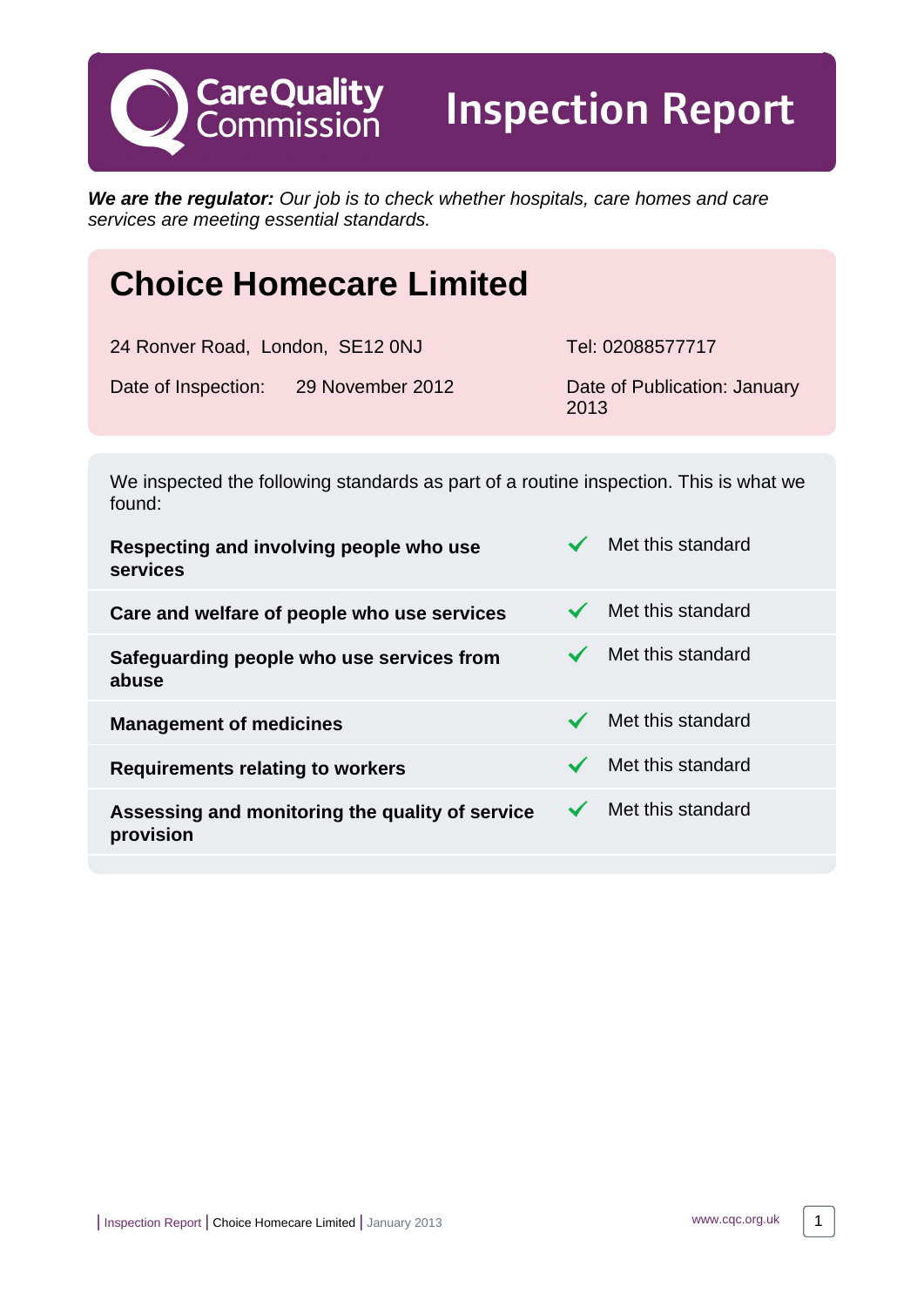# **Details about this location**

| <b>Registered Provider</b> | <b>Choice Home Care Limited</b>                                                                                                                                                                                                                                                                    |  |
|----------------------------|----------------------------------------------------------------------------------------------------------------------------------------------------------------------------------------------------------------------------------------------------------------------------------------------------|--|
| <b>Registered Manager</b>  | Mrs. Lee-Ann De Villiers                                                                                                                                                                                                                                                                           |  |
| Overview of the<br>service | Choice Homecare Limited is an introduction agency,<br>arranging live-in or hourly rated care workers for people in<br>their own homes. People accessed the service due to<br>various needs, including older people, people with mental<br>health conditions and people with physical disabilities. |  |
| Type of service            | Domiciliary care service                                                                                                                                                                                                                                                                           |  |
| Regulated activity         | Personal care                                                                                                                                                                                                                                                                                      |  |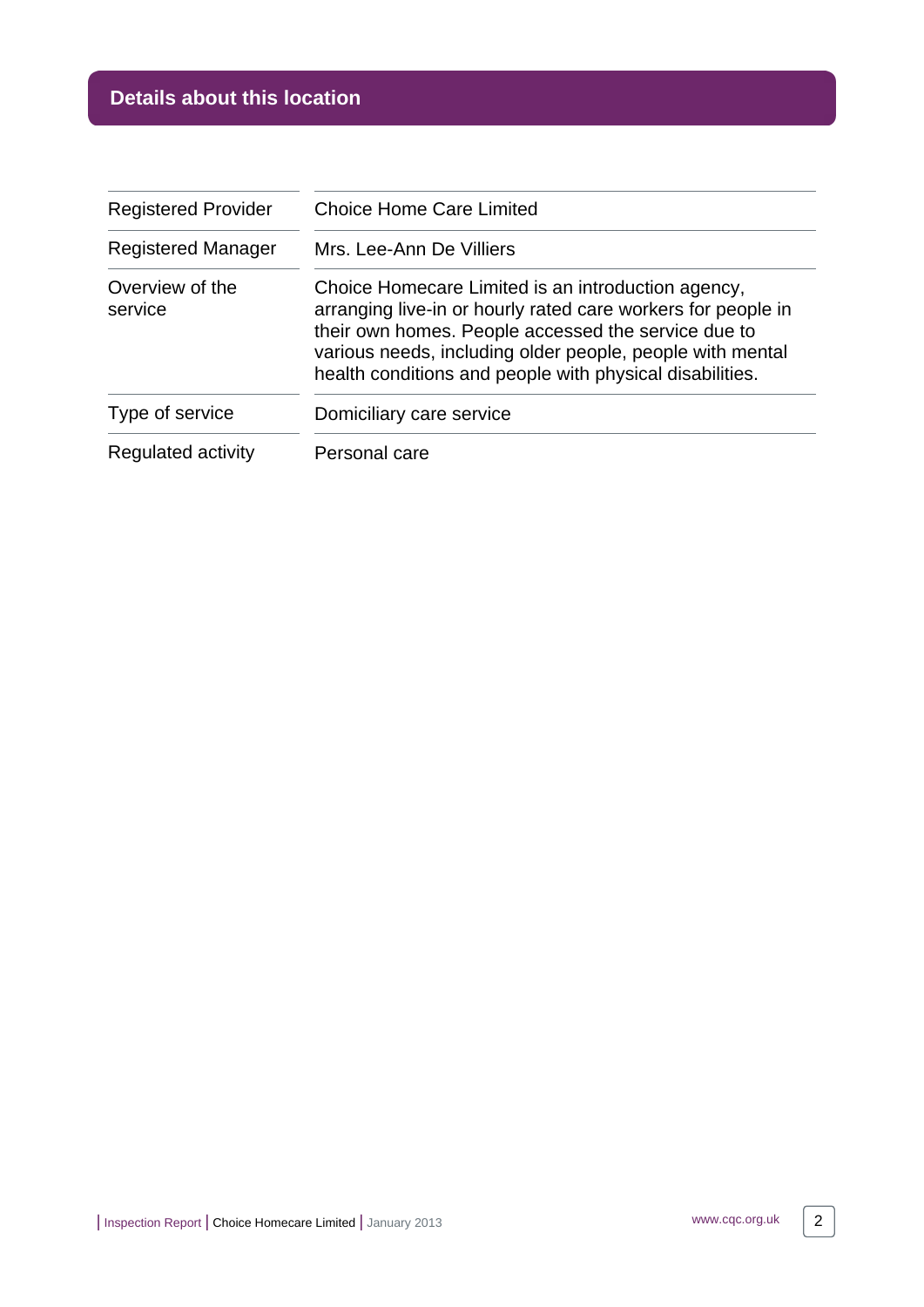When you read this report, you may find it useful to read the sections towards the back called 'About CQC inspections' and 'How we define our judgements'.

|                                                           | Page |  |  |  |
|-----------------------------------------------------------|------|--|--|--|
| <b>Summary of this inspection:</b>                        |      |  |  |  |
| Why we carried out this inspection                        | 4    |  |  |  |
| How we carried out this inspection                        | 4    |  |  |  |
| What people told us and what we found                     | 4    |  |  |  |
| More information about the provider                       |      |  |  |  |
| Our judgements for each standard inspected:               |      |  |  |  |
| Respecting and involving people who use services          | 5    |  |  |  |
| Care and welfare of people who use services               | 6    |  |  |  |
| Safeguarding people who use services from abuse           | 8    |  |  |  |
| Management of medicines                                   | 9    |  |  |  |
| Requirements relating to workers                          | 10   |  |  |  |
| Assessing and monitoring the quality of service provision | 11   |  |  |  |
| <b>About CQC Inspections</b>                              | 13   |  |  |  |
| How we define our judgements                              | 14   |  |  |  |
| Glossary of terms we use in this report                   |      |  |  |  |
| <b>Contact us</b>                                         |      |  |  |  |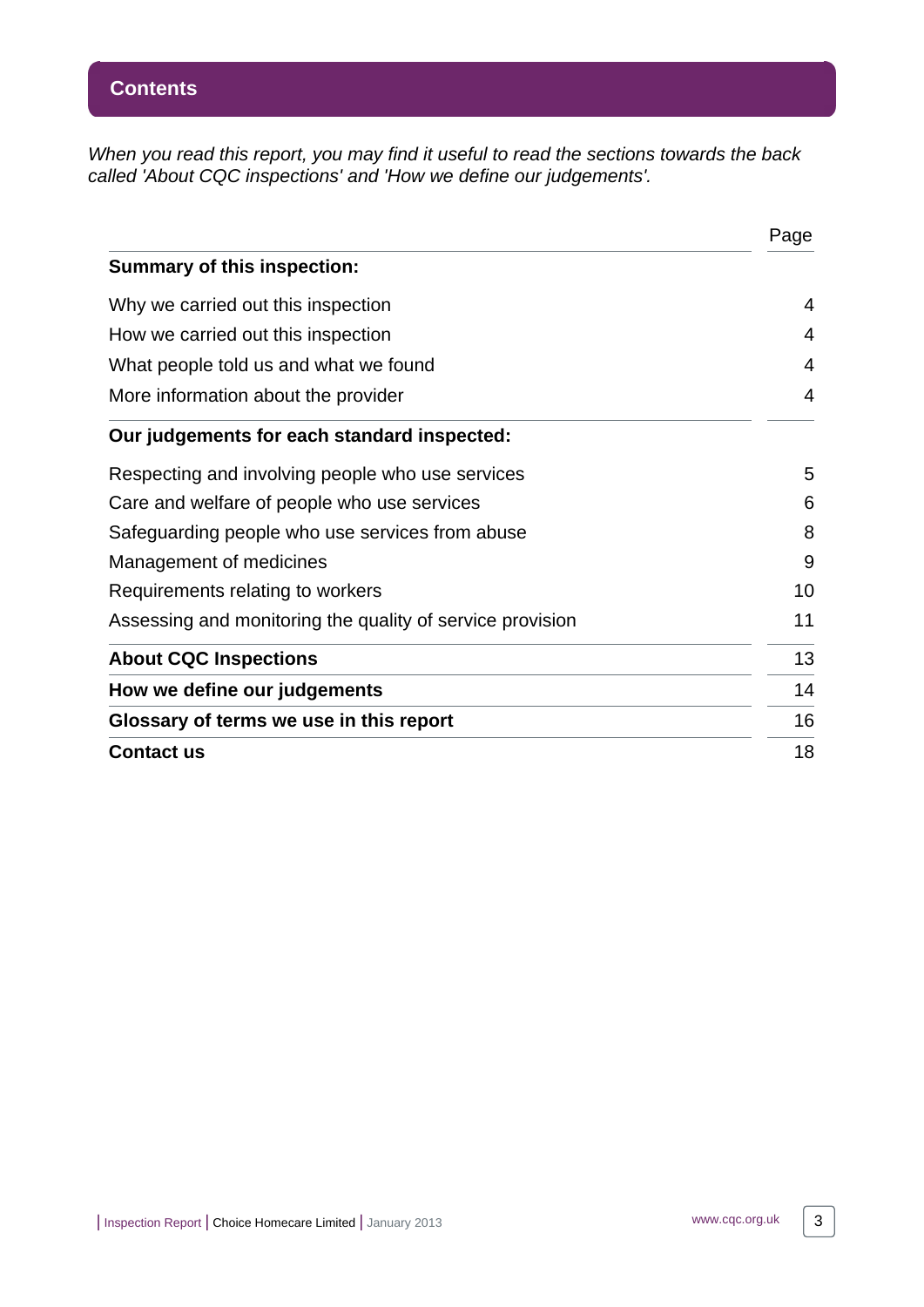#### <span id="page-3-0"></span>**Why we carried out this inspection**

This was a routine inspection to check that essential standards of quality and safety referred to on the front page were being met. We sometimes describe this as a scheduled inspection.

This was an announced inspection.

#### <span id="page-3-1"></span>**How we carried out this inspection**

We looked at the personal care or treatment records of people who use the service, carried out a visit on 29 November 2012, sent a questionnaire to people who use the service and talked with people who use the service. We talked with carers and / or family members and talked with staff.

#### <span id="page-3-2"></span>**What people told us and what we found**

We spoke with four people who use the service and their relatives. People were complimentary about the service and the care staff at Choice Homecare Limited. One relative told us, "The service is perfect. I have recommended it to others." Another relative told us, "My mother's happiness, comfort and safety is paramount and we are very fortunate that the care staff are able to ensure this."

People with relevant qualifications, knowledge, skills and experience were employed to care for people at Choice Homecare Limited. Robust recruitment and background checks were completed before new staff joined the service. We spoke with three care workers and the managers of the service. Staff told us they had access to suitable training and their work was monitored.

The provider sought people's views on how the service was provided, carried out audits and surveys, and completed assessments of risks to monitor the quality of service provision.

You can see our judgements on the front page of this report.

#### <span id="page-3-3"></span>**More information about the provider**

Please see our website www.cqc.org.uk for more information, including our most recent judgements against the essential standards. You can contact us using the telephone number on the back of the report if you have additional questions.

There is a glossary at the back of this report which has definitions for words and phrases we use in the report.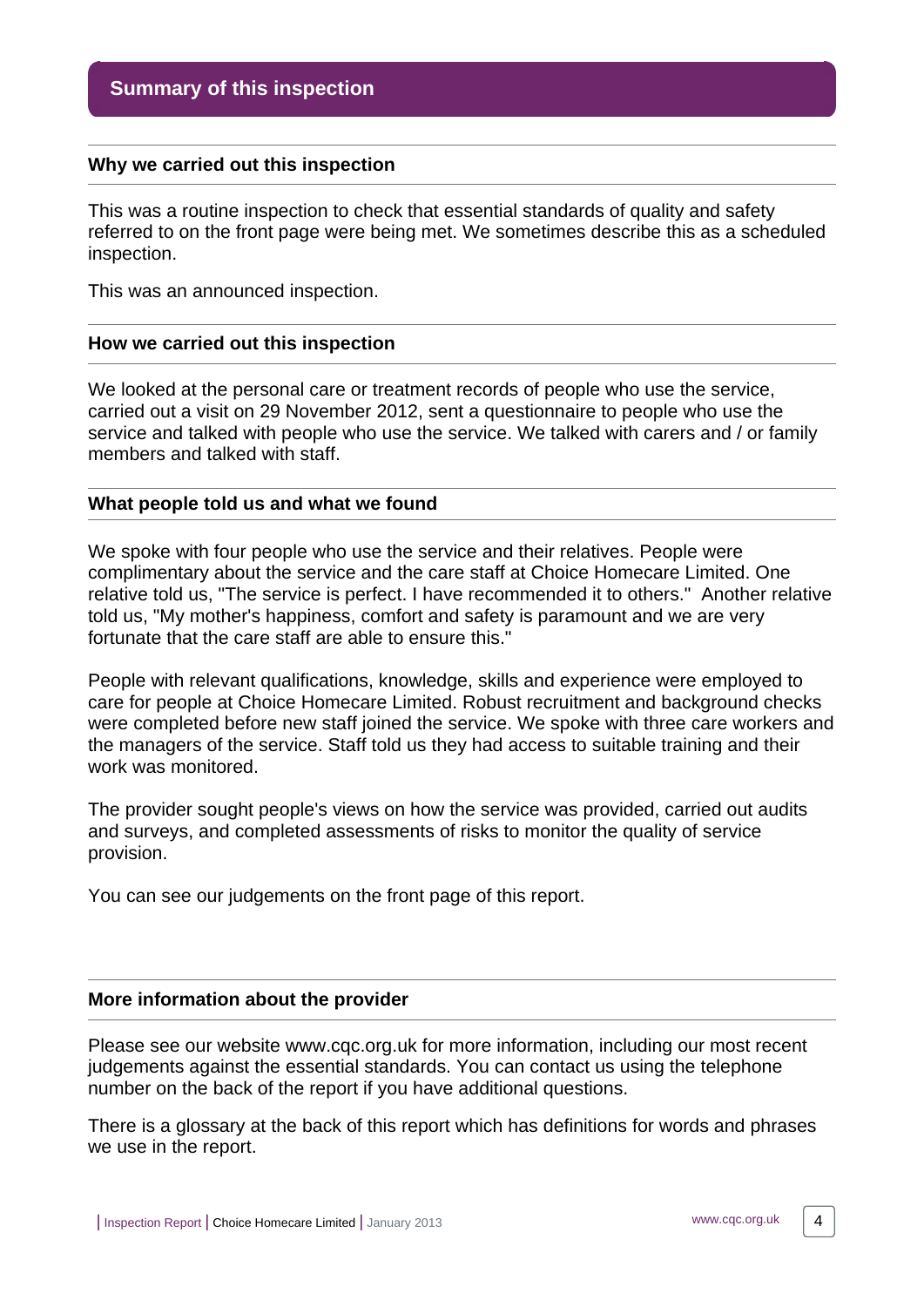<span id="page-4-0"></span>**Respecting and involving people who use services**  $\checkmark$  **Met this standard** 

**People should be treated with respect, involved in discussions about their care and treatment and able to influence how the service is run**

# **Our judgement**

The provider was meeting this standard.

People's privacy, dignity and independence were respected.

#### **Reasons for our judgement**

People expressed their views and were involved in making decisions about their care and treatment, and understood the choices available to them. People who use the service told us about the discussions they had with the staff at Choice Homecare Limited to ensure that a carer was identified who was appropriate to support their specific needs. The staff also told us that they would try and involve the person who received the service in the care delivery as much as possible, for example, supporting them to dress themselves and choose what to wear when possible.

People's diversity, values and human rights were respected. One relative we spoke with told us, "My mother is treated with the utmost respect and dignity". Another person described Choice Homecare Limited as offering a 'personalised service' to meet their relative's needs.

People who use the service were given appropriate information and support regarding their care and support. Information about the services offered and costs was available in the Choice Homecare Limited brochure and on their website. People were also able to contact the service's office location and discuss matters concerning their care and support arrangements.

People were supported in promoting their independence and community involvement. Choice Homecare Limited specialises in live-in care, which allowed people to have fulltime care in their homes, and remain in their local community.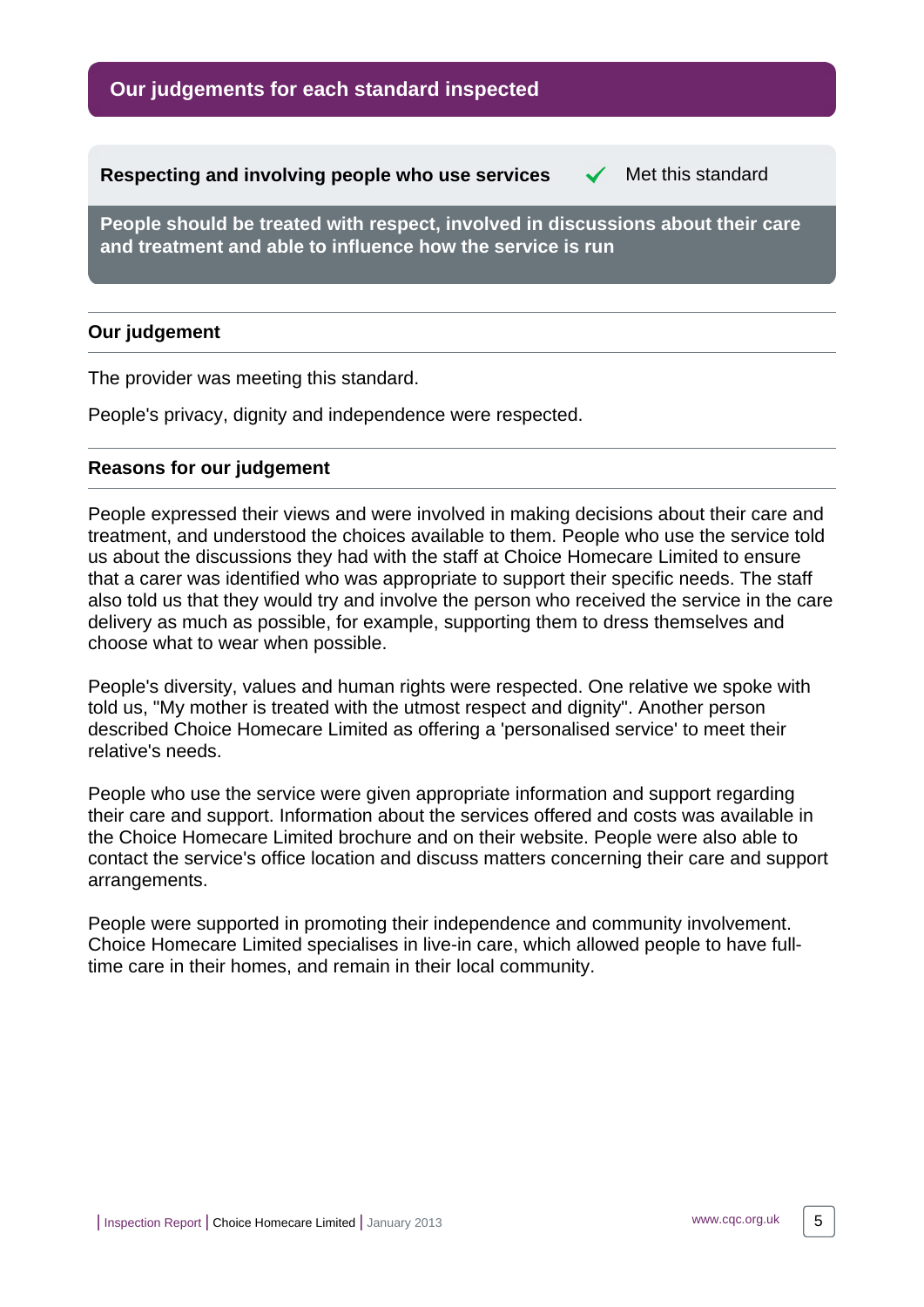

<span id="page-5-0"></span>**People should get safe and appropriate care that meets their needs and supports their rights**

# **Our judgement**

The provider was meeting this standard.

People experienced care, treatment and support that met their needs and protected their rights.

# **Reasons for our judgement**

People's needs were assessed and care was planned and delivered in line with their individual care plan. Each person using the service had a care plan in place which was developed with their involvement. Relatives of people who use the service told us that there were ongoing discussions and open communication around the care choices available to them. One relative told us, "The service is as we want it and it is tailored to meet my mother's needs". Another relative highlighted the flexibility of the service and told us, "If I am going away and cannot visit my mother, they can arrange for another carer to come in so that my mother has one carer in the morning and one in the afternoon. This all happens very smoothly".

Care and treatment was planned and delivered in a way that ensured people's safety and welfare. A relative told us, "My mother's happiness, comfort and safety is paramount and we are very fortunate that the care staff are able to ensure this". Staff also told us that if they had any concerns about a person's welfare or thought that there was deterioration in a person's health they would discuss this with the family and their manager.

None of the people we spoke with had any cultural or religious practices they needed support with observing. However, the manager told us that people could be matched with carers who were of the same cultural background. Religious beliefs, food and cultural preferences were all discussed as part of the initial assessments with people new to the service, so that they had opportunities to express their needs and preferences in these areas.

We reviewed the care plans of three people and found they had clear information about how the person was best cared for. Care plans included information on recommended daily routines, manual handling plans and meal plans. People were involved in the review and development of their care plans. The manager told us that the frequency of care plan review meetings depended on the person's needs, and varied from monthly to six monthly reviews. People's comments in response to their plan of care were recorded. People signed their care plan in agreement with its content.

The service worked collaboratively with other providers to ensure people's needs were met. For example, we saw the outcomes of falls clinic appointments, review meetings with mental health teams and best interest meetings led by social work teams were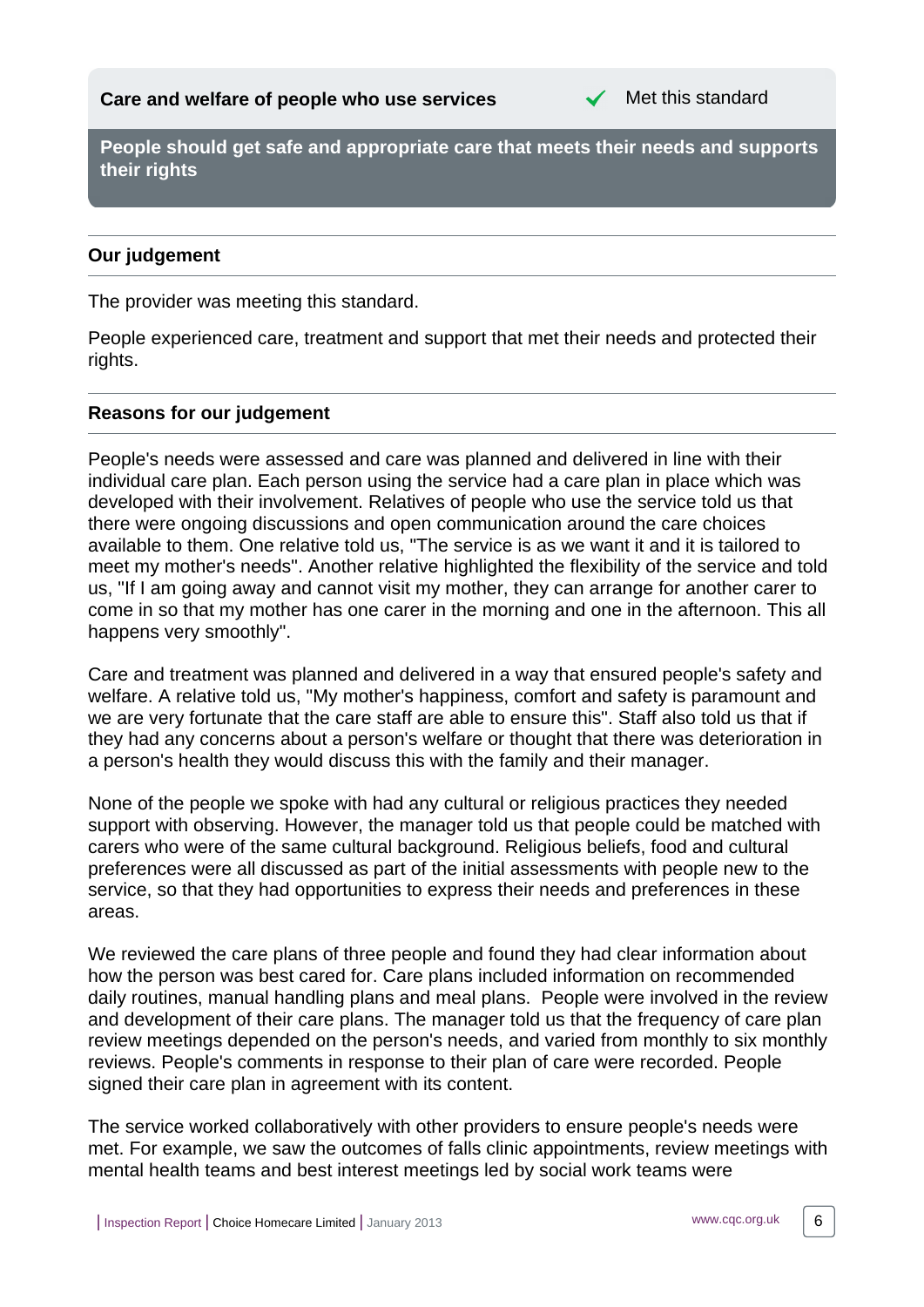documented in people's care plans, and that the service had responded by updating the care plans and adapting the level of care provided.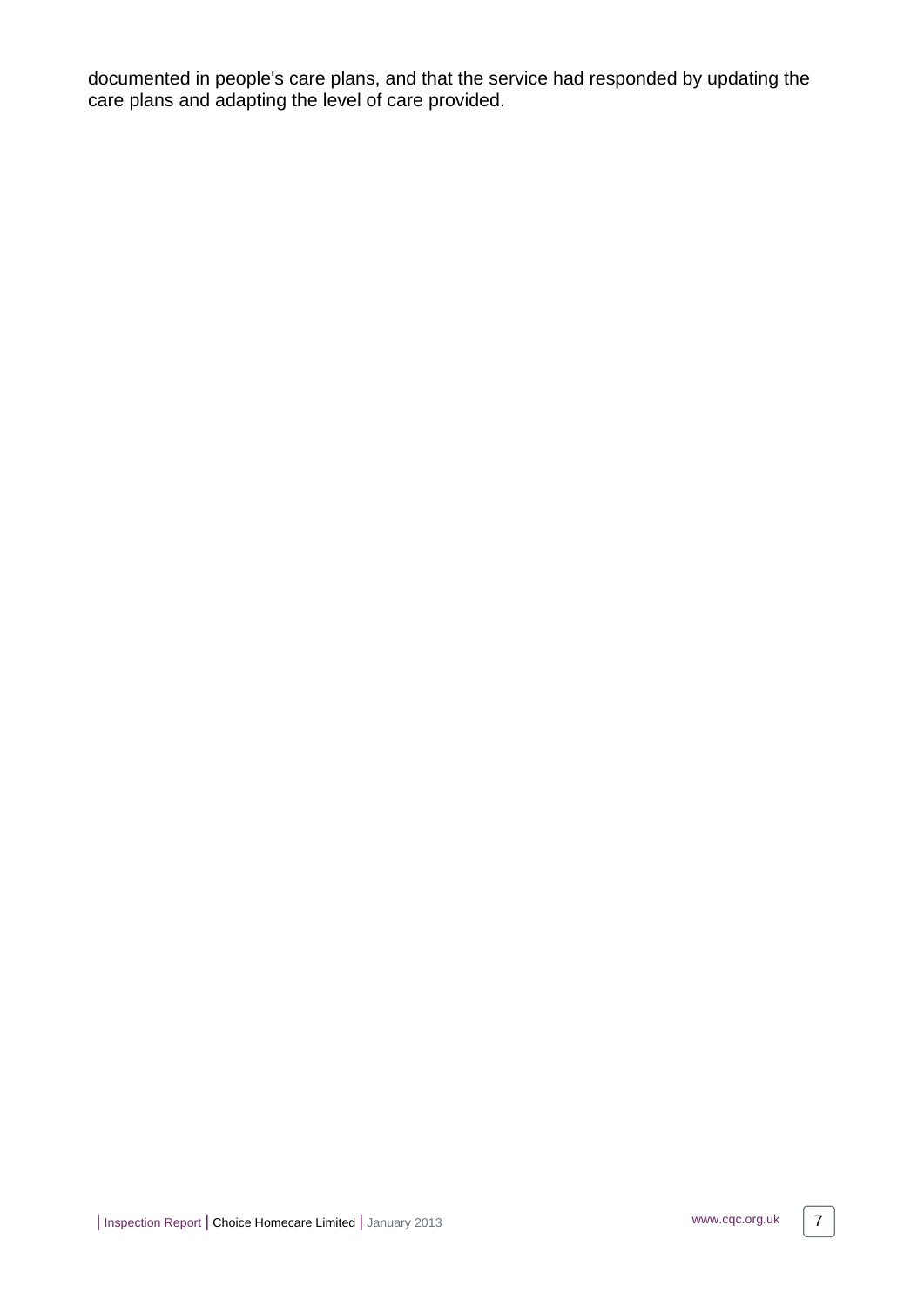<span id="page-7-0"></span>**People should be protected from abuse and staff should respect their human rights**

# **Our judgement**

The provider was meeting this standard.

People who use the service were protected from the risk of abuse, because the provider had taken reasonable steps to identify the possibility of abuse and prevent abuse from happening.

# **Reasons for our judgement**

People who use the service were protected from the risk of abuse, because the provider had taken reasonable steps to identify the possibility of abuse and prevent abuse from happening. All staff had training in safeguarding procedures. Staff also told us that there were clear lines of communication and access to the managers of Choice Homecare Limited if they had any safeguarding concerns. People who used the service told us that they had choice and control in how their needs were met, and did not ever feel taken advantage of by anyone in the service.

The provider responded appropriately to any allegation of abuse. Incidents involving people using the service were recorded and reported to the managers. We reviewed the records of incidents and found that there had been no recent incidents of allegations of abuse. Care workers we spoke with demonstrated an understanding of the appropriate actions to take in response to abuse, allegations of abuse, or neglect. They told us they discussed any concerns with the manager and / or social services.

The service had a safeguarding policy in place, which made suitable references to authorities that must be informed of any potential safeguarding concerns. A summary of the safeguarding policy was also included in the care workers handbook, which is provided as a reference to all care workers.

Financial monitoring forms and financial risk assessments were completed for people using the service, so that all parties were clear on the person's abilities to manage their own money. People were encouraged to manage their own money, and where support was needed from the carer, the extent of the support was clearly specified in writing. Gifts and tips were discouraged in the service.

People who use the service were protected against the risk of unlawful or excessive control or restraint because the provider had made suitable arrangements. The provider gave advice and information to staff regarding excessive control and restraint. People received regular reviews with their mental health teams to check that their care and support arrangements did not subject them to unlawful or excessive control or restraint.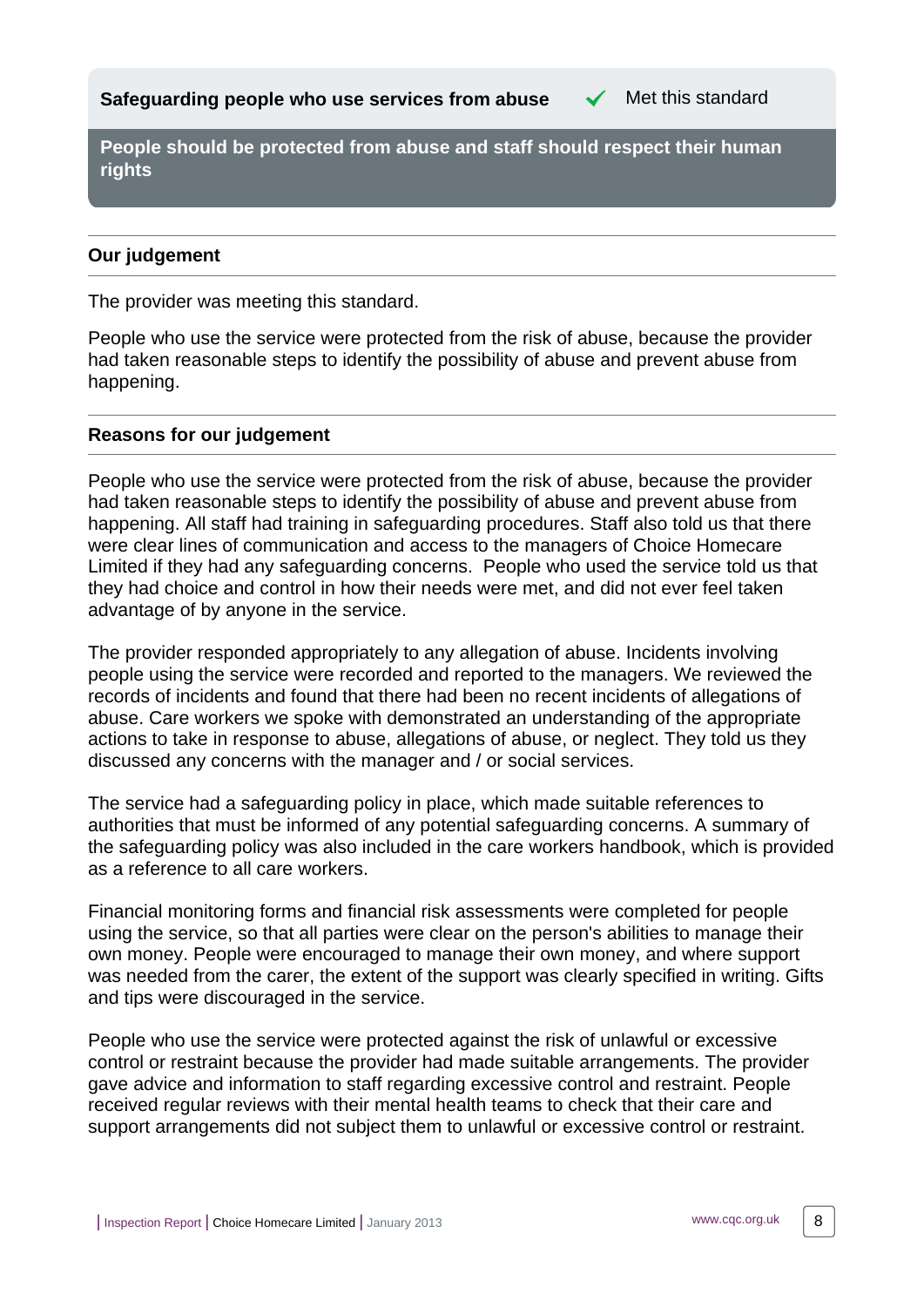# <span id="page-8-0"></span>**Management of medicines** Management of medicines

**People should be given the medicines they need when they need them, and in a safe way**

# **Our judgement**

The provider was meeting this standard.

People were protected against the risks associated with medicines because the provider had appropriate arrangements in place to manage medicines.

#### **Reasons for our judgement**

People had varying degrees of support with the management of their medicines. Some people did not receive any support with their medicines at all from the care staff, instead having this support from their family members or being able to manage this aspect of their care themselves.

Choice Homecare Limited offers three levels of support with the management of medicines. Level one provides general support with requesting and collecting repeat prescriptions from the GP and pharmacy, returning unwanted medicines to the pharmacy and prompting people to take their medicines. Level two includes checking the medication before administration, the administration of medicines, and keeping clear and accurate signed records of administration. Level three support was only offered after additional specialist training and supervision to ensure competency in specialised administration such as injections.

Appropriate arrangements were in place in relation to the recording of medicine. We reviewed one set of medication administration records and found them to have been completed accurately.

Care staff received training in medication administration during their induction programme with the manager of the service. The manager was qualified to train staff in medication in care, but the provider may find it useful to note that at the time of our inspection the manager's training qualification had expired on 10 December 2010. Following our inspection, the manager made arrangements to attend the necessary training on 29 January 2013.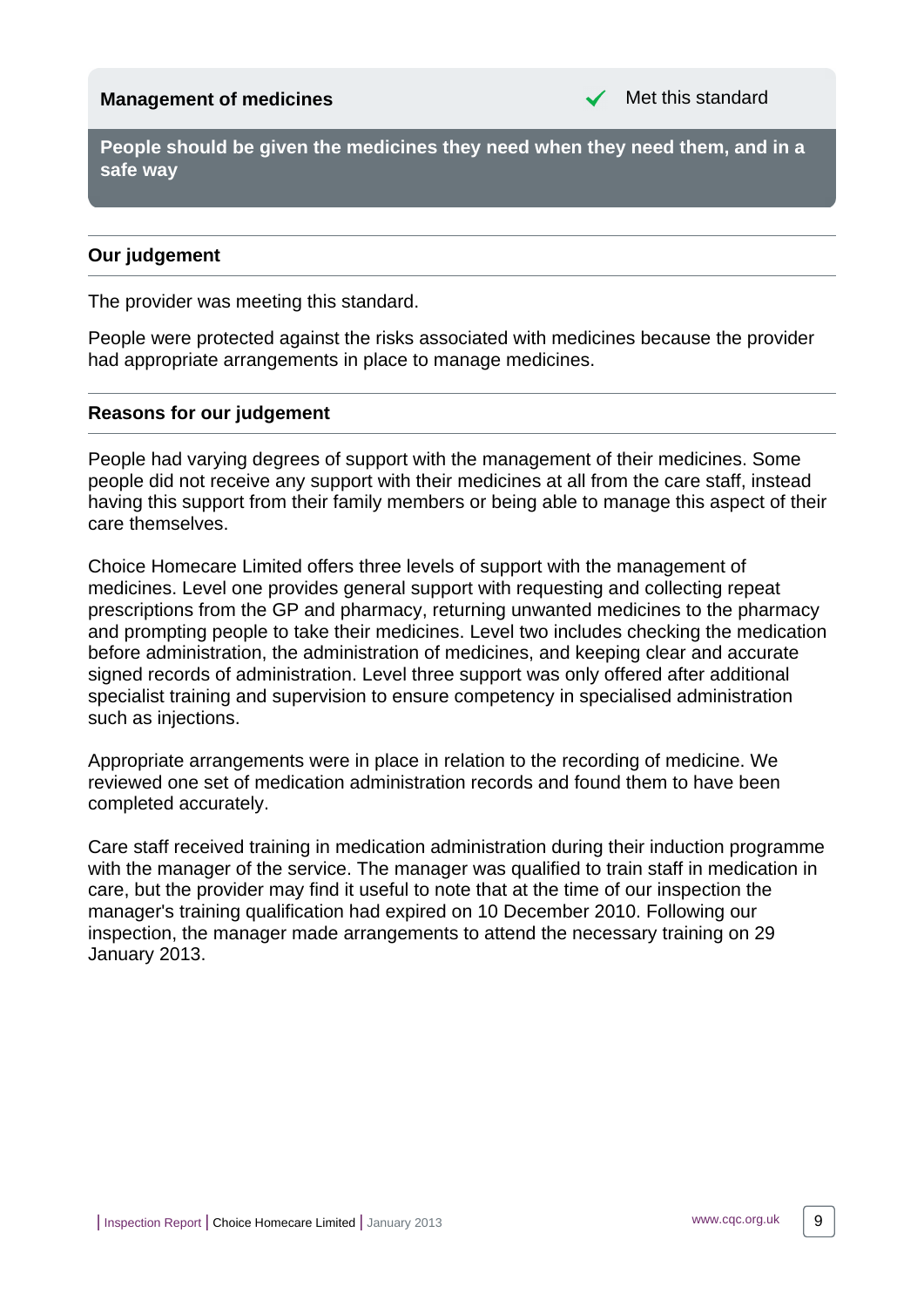<span id="page-9-0"></span>**People should be cared for by staff who are properly qualified and able to do their job**

# **Our judgement**

The provider was meeting this standard.

People were cared for, or supported by, suitably qualified, skilled and experienced staff.

# **Reasons for our judgement**

People using the service at Choice Homecare Limited were cared for and supported by staff members who were competent and reliable. The provider obtained references from previous employers to verify their skills and experience, and requested information about their full employment history.

People spoke well of the care staff that were carrying for them or their relative.They described them as 'kind and considerate. People told us they did not experience delays or omissions in the care provided to them. One person told us, "They are never late and always stay for the time they are meant to". People confirmed that if the carers were on annual leave or had sickness absence, cover was always arranged and communicated to them so that their care needs continued to be met.

Appropriate checks were undertaken before staff began work. New members of staff were not allowed to start work before their full Criminal Records Bureau (CRB) and Independent Safeguarding Authority (ISA) checks had been received by the provider.

There were effective recruitment and selection processes in place, which ensured that staff with relevant qualifications, knowledge, skills and experience were employed. Tests of knowledge and competency were included in the recruitment process, which employed staff members had completed successfully.

New staff members provided evidence of their right to work in the United Kingdom before they began work.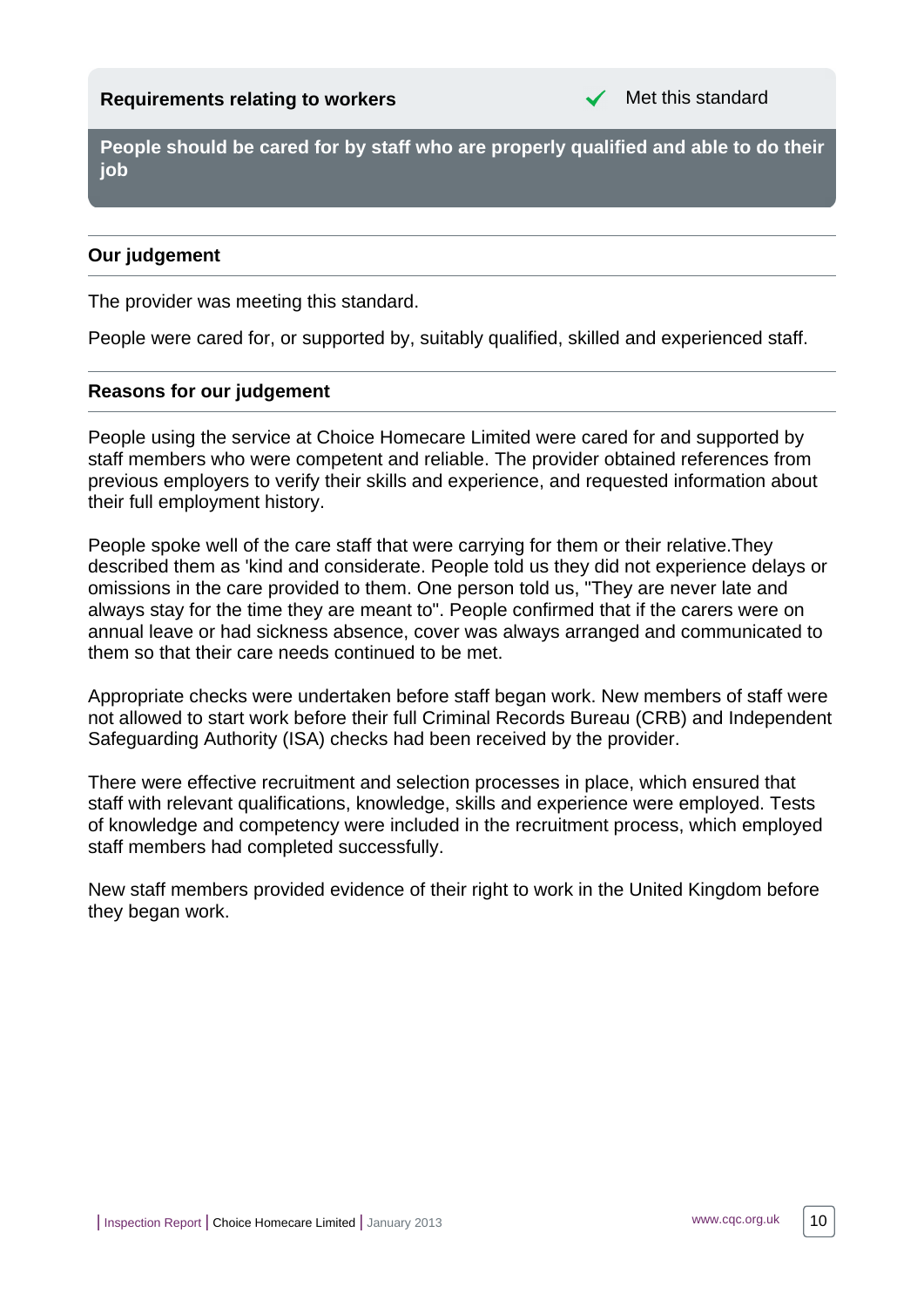<span id="page-10-0"></span>**Assessing and monitoring the quality of service provision**



**The service should have quality checking systems to manage risks and assure the health, welfare and safety of people who receive care**

# **Our judgement**

The provider was meeting this standard.

The provider had an effective system in place to identify, assess and manage risks to the health, safety and welfare of people using the service and others.

#### **Reasons for our judgement**

People who use the service and their representatives were asked for their views about their care and they were acted on. People who use the service and their relatives told us about the open communication channels between themselves, their carers and the office staff at Choice Homecare Limited. If any changes were needed to existing care arrangements, people told us that they were made quickly and smoothly.

The provider had an effective system to regularly assess and monitor the quality of service that people receive, which included spot checks on the care being delivered in people's homes.

Risks to people who use the service, staff members and visitors identified in the care plans. Risk assessments highlighted specific risks and the actions to be taken to minimise or eliminate them. For example, following a falls risk assessment, one person was provided with a personal care alarm.

There was evidence that learning from incidents and investigations took place and appropriate changes were implemented. Incidents relating to people using the service were recorded, in line with the accident and incident reporting policy in place in the service. We found that appropriate actions were taken in response to incidents and that these were clearly documented. Annual reviews of incidents were completed in the service. In 2011, falls were reviewed in particular detail as they were the most common type of incident. The falls review led to the publication of a related article in the provider's care workers newsletter and further training was provided to staff in the prevention of falls.

The provider highlighted areas of good practice and shared the details of these with the care team. One care worker was found to have responded particularly well to an incident and the scenario was anonymously shared through the staff newsletter, and included as a case study example in incident reporting training.

People who use the service and care staff confirmed that monitoring activities took place. They told us that the manager visited people in their homes every few months to check that they were satisfied with the service and that their carers were carrying out their duties as expected. Biennial surveys were also carried out for care workers and people using the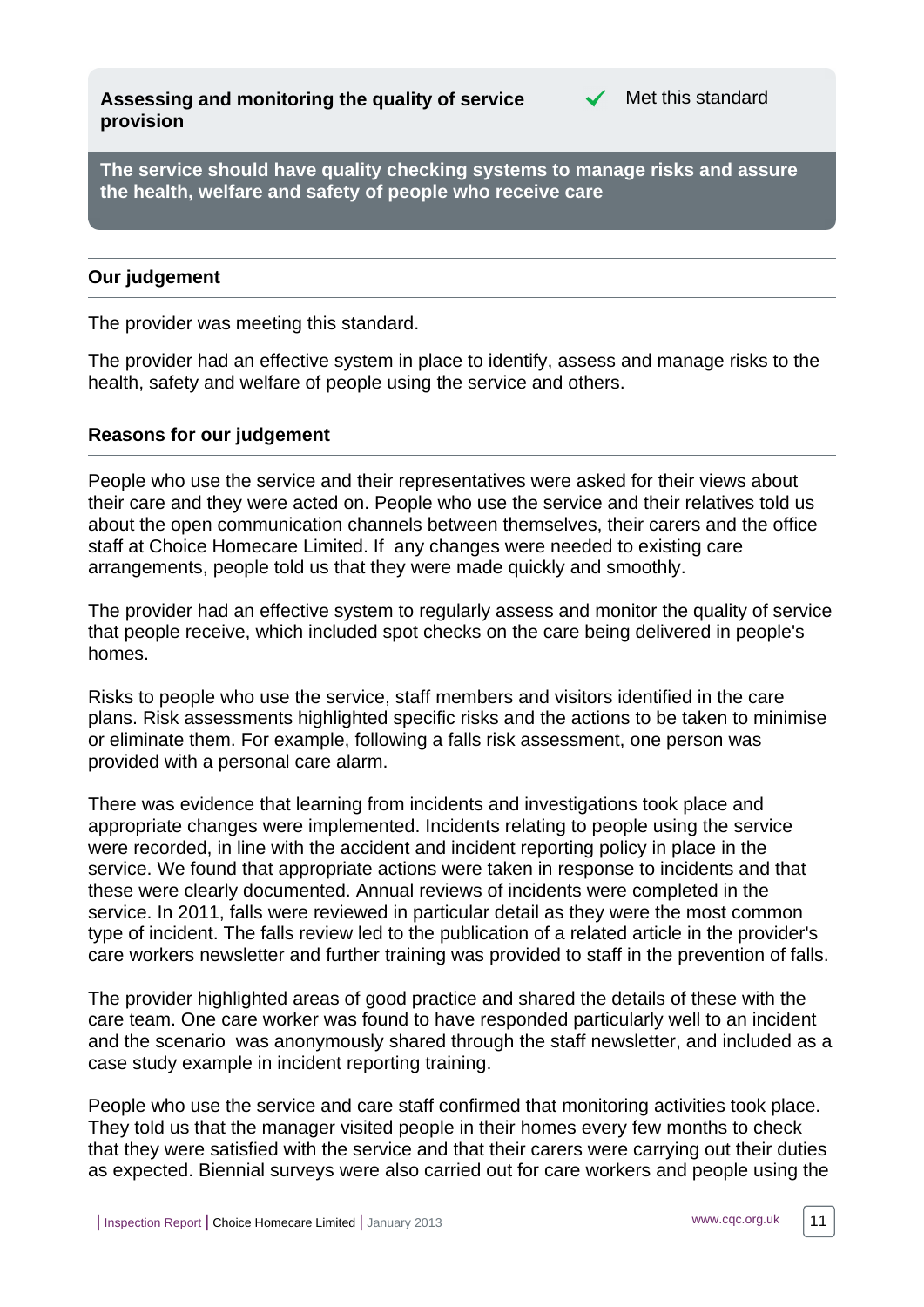# service.

At the time of our inspection, the '2011/12 clients' survey' was in progress and the provider had so far received responses from about 70% of people using the service or their representatives. The responses indicated that people were mostly extremely satisfied with the service. Among the freehand comments, one respondent said the service was 'excellent', and another respondent thanked the service for their 'kind attention'. However some suggestions for improvements had been made by respondents particularly around dressing, providing emotional support and improved meal options.

The most recent 'care worker satisfaction survey' was completed in July 2012. Care staff indicated they were mostly satisfied with the support and training from Choice Homecare Limited, that they found the newsletters useful and were happy with their placement arrangements.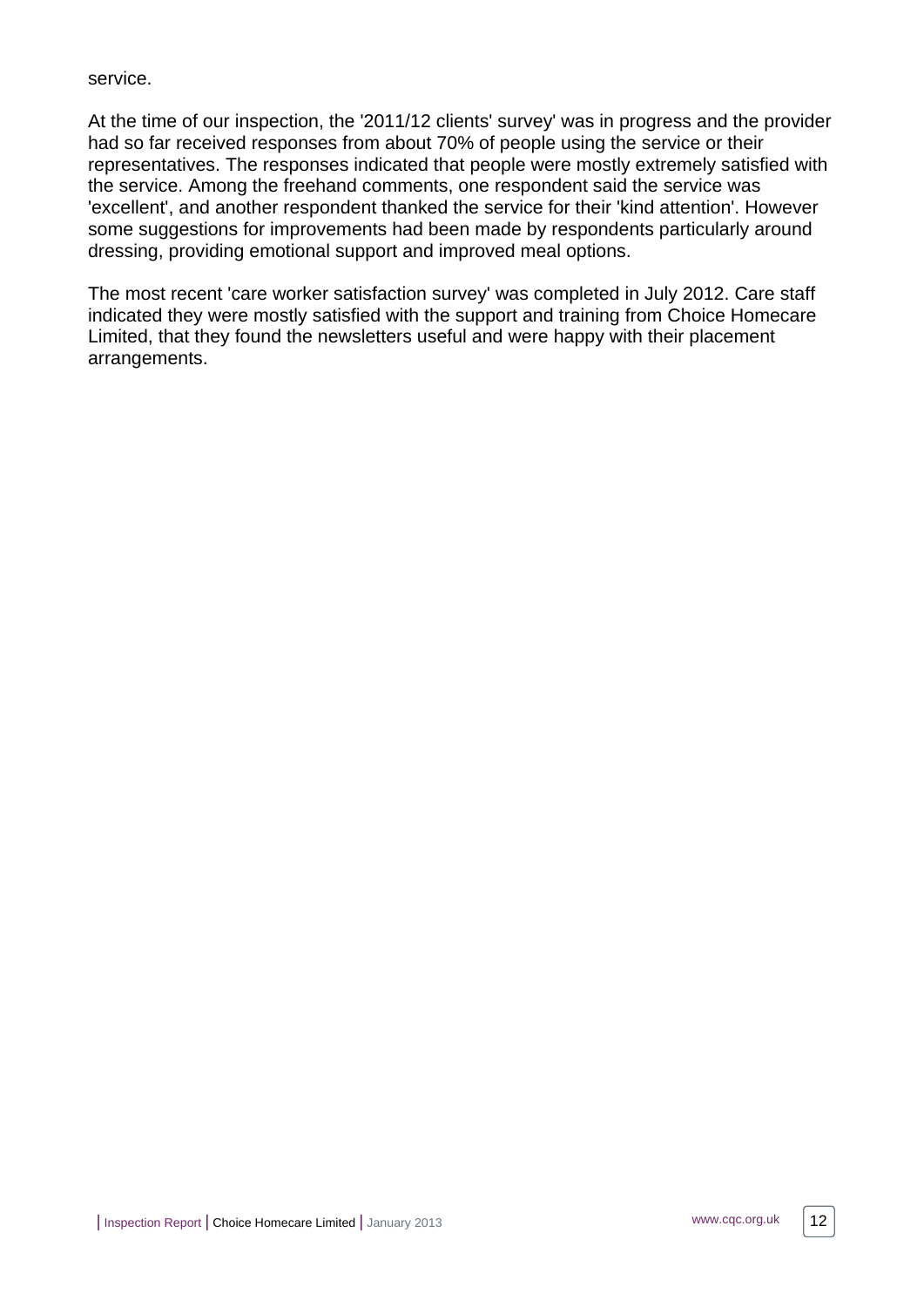# <span id="page-12-0"></span>**About CQC inspections**

We are the regulator of health and social care in England.

All providers of regulated health and social care services have a legal responsibility to make sure they are meeting essential standards of quality and safety. These are the standards everyone should be able to expect when they receive care.

The essential standards are described in the Health and Social Care Act 2008 (Regulated Activities) Regulations 2010 and the Care Quality Commission (Registration) Regulations 2009. We regulate against these standards, which we sometimes describe as "government standards".

We carry out unannounced inspections of all care homes, acute hospitals and domiciliary care services in England at least once a year to judge whether or not the essential standards are being met. We carry out inspections of dentists and other services at least once every two years. All of our inspections are unannounced unless there is a good reason to let the provider know we are coming.

There are 16 essential standards that relate most directly to the quality and safety of care and these are grouped into five key areas. When we inspect we could check all or part of any of the 16 standards at any time depending on the individual circumstances of the service. Because of this we often check different standards at different times but we always inspect at least one standard from each of the five key areas every year. We may check fewer key areas in the case of dentists and some other services.

When we inspect, we always visit and we do things like observe how people are cared for, and we talk to people who use the service, to their carers and to staff. We also review information we have gathered about the provider, check the service's records and check whether the right systems and processes are in place.

We focus on whether or not the provider is meeting the standards and we are guided by whether people are experiencing the outcomes they should be able to expect when the standards are being met. By outcomes we mean the impact care has on the health, safety and welfare of people who use the service, and the experience they have whilst receiving it.

Our inspectors judge if any action is required by the provider of the service to improve the standard of care being provided. Where providers are non-compliant with the regulations, we take enforcement action against them. If we require a service to take action, or if we take enforcement action, we re-inspect it before its next routine inspection was due. This could mean we re-inspect a service several times in one year. We also might decide to reinspect a service if new concerns emerge about it before the next routine inspection.

In between inspections we continually monitor information we have about providers. The information comes from the public, the provider, other organisations, and from care workers.

You can tell us about your experience of this provider on our website.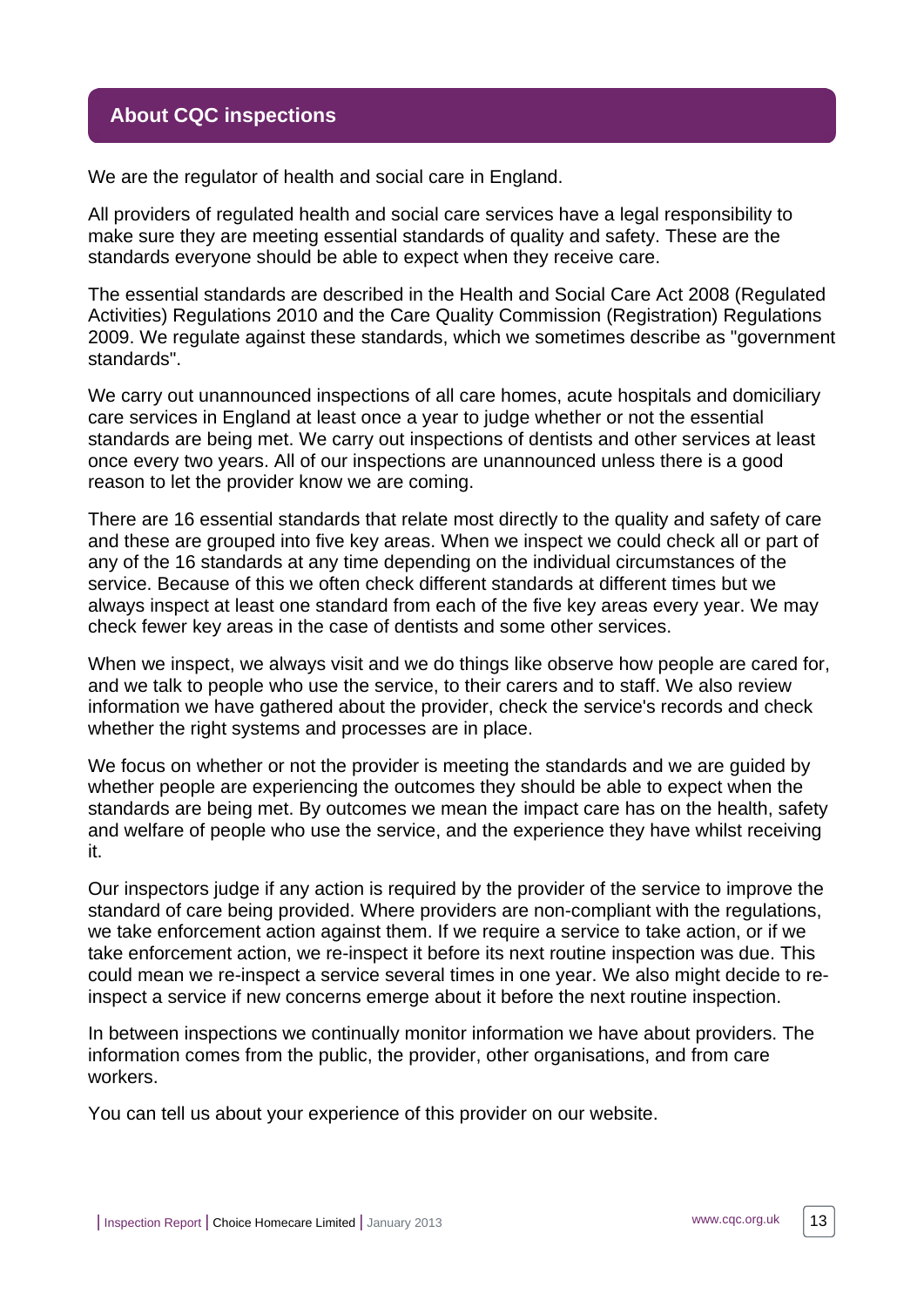# <span id="page-13-0"></span>**How we define our judgements**

The following pages show our findings and regulatory judgement for each essential standard or part of the standard that we inspected. Our judgements are based on the ongoing review and analysis of the information gathered by CQC about this provider and the evidence collected during this inspection.

We reach one of the following judgements for each essential standard inspected.

|   | <b>Met this standard</b>           | This means that the standard was being met in that the<br>provider was compliant with the regulation. If we find that<br>standards were met, we take no regulatory action but we<br>may make comments that may be useful to the provider and<br>to the public about minor improvements that could be made.                                                                                                                                                                                                                                                                                                                                                                                                                     |
|---|------------------------------------|--------------------------------------------------------------------------------------------------------------------------------------------------------------------------------------------------------------------------------------------------------------------------------------------------------------------------------------------------------------------------------------------------------------------------------------------------------------------------------------------------------------------------------------------------------------------------------------------------------------------------------------------------------------------------------------------------------------------------------|
|   |                                    |                                                                                                                                                                                                                                                                                                                                                                                                                                                                                                                                                                                                                                                                                                                                |
| Х | <b>Action needed</b>               | This means that the standard was not being met in that the<br>provider was non-compliant with the regulation.<br>We may have set a compliance action requiring the provider<br>to produce a report setting out how and by when changes<br>will be made to make sure they comply with the standard.<br>We monitor the implementation of action plans in these<br>reports and, if necessary, take further action.<br>We may have identified a breach of a regulation which is<br>more serious, and we will make sure action is taken. We will<br>report on this when it is complete.                                                                                                                                             |
|   |                                    |                                                                                                                                                                                                                                                                                                                                                                                                                                                                                                                                                                                                                                                                                                                                |
|   | <b>Enforcement</b><br>action taken | If the breach of the regulation was more serious, or there<br>have been several or continual breaches, we have a range of<br>actions we take using the criminal and/or civil procedures in<br>the Health and Social Care Act 2008 and relevant<br>regulations. These enforcement powers include issuing a<br>warning notice; restricting or suspending the services a<br>provider can offer, or the number of people it can care for;<br>issuing fines and formal cautions; in extreme cases,<br>cancelling a provider or managers registration or prosecuting<br>a manager or provider. These enforcement powers are set<br>out in law and mean that we can take swift, targeted action<br>where services are failing people. |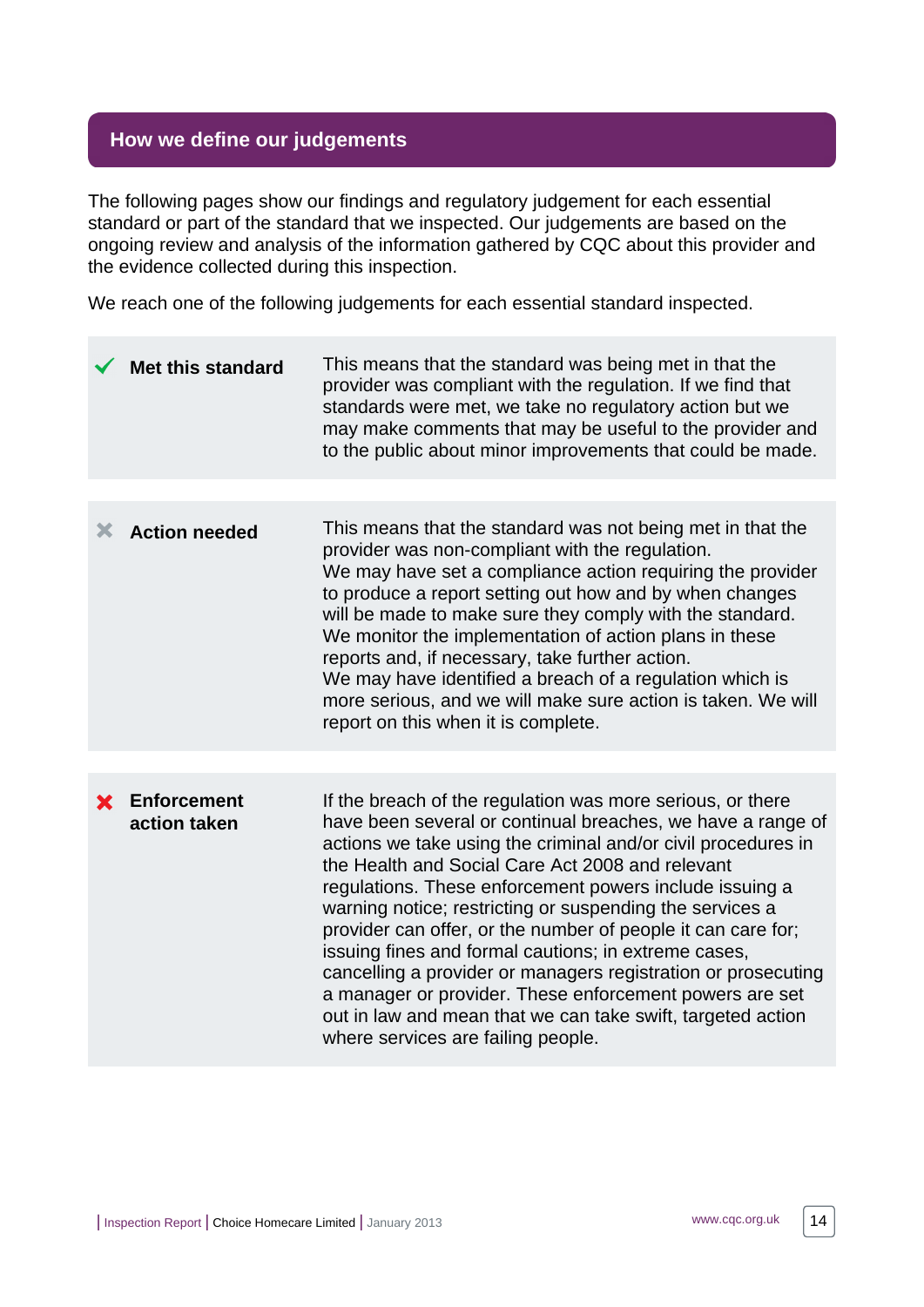# **How we define our judgements (continued)**

Where we find non-compliance with a regulation (or part of a regulation), we state which part of the regulation has been breached. We make a judgement about the level of impact on people who use the service (and others, if appropriate to the regulation) from the breach. This could be a minor, moderate or major impact.

**Minor impact** – people who use the service experienced poor care that had an impact on their health, safety or welfare or there was a risk of this happening. The impact was not significant and the matter could be managed or resolved quickly.

**Moderate impact** – people who use the service experienced poor care that had a significant effect on their health, safety or welfare or there was a risk of this happening. The matter may need to be resolved quickly.

**Major impact** – people who use the service experienced poor care that had a serious current or long term impact on their health, safety and welfare, or there was a risk of this happening. The matter needs to be resolved quickly

We decide the most appropriate action to take to ensure that the necessary changes are made. We always follow up to check whether action has been taken to meet the standards.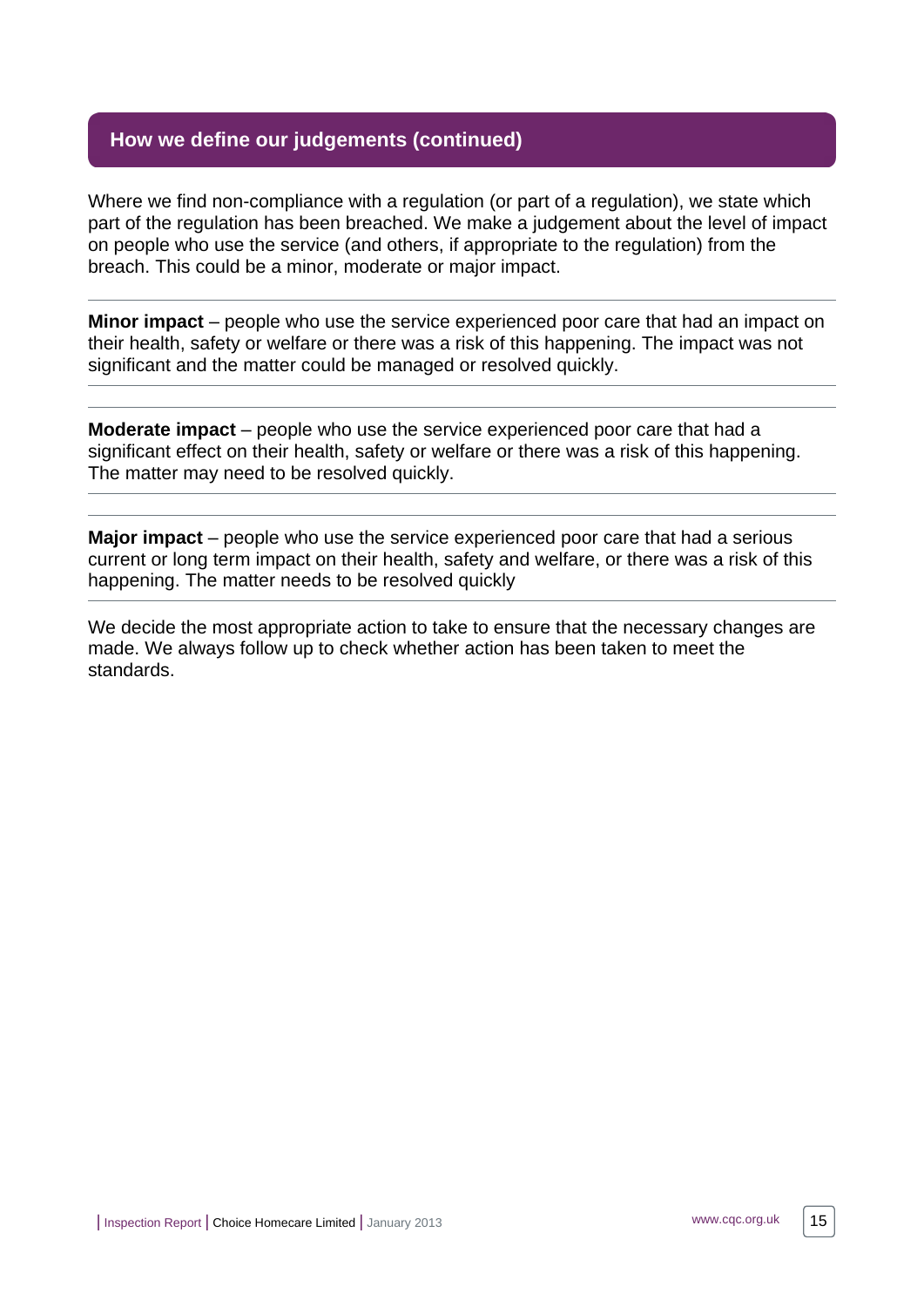# <span id="page-15-0"></span>**Glossary of terms we use in this report**

# **Essential standard**

The essential standards of quality and safety are described in our Guidance about compliance: Essential standards of quality and safety. They consist of a significant number of the Health and Social Care Act 2008 (Regulated Activities) Regulations 2010 and the Care Quality Commission (Registration) Regulations 2009. These regulations describe the essential standards of quality and safety that people who use health and adult social care services have a right to expect. A full list of the standards can be found within the Guidance about compliance. The 16 essential standards are:

Respecting and involving people who use services - Outcome 1 (Regulation 17)

Consent to care and treatment - Outcome 2 (Regulation 18)

Care and welfare of people who use services - Outcome 4 (Regulation 9)

Meeting Nutritional Needs - Outcome 5 (Regulation 14)

Cooperating with other providers - Outcome 6 (Regulation 24)

Safeguarding people who use services from abuse - Outcome 7 (Regulation 11)

Cleanliness and infection control - Outcome 8 (Regulation 12)

Management of medicines - Outcome 9 (Regulation 13)

Safety and suitability of premises - Outcome 10 (Regulation 15)

Safety, availability and suitability of equipment - Outcome 11 (Regulation 16)

Requirements relating to workers - Outcome 12 (Regulation 21)

Staffing - Outcome 13 (Regulation 22)

Supporting Staff - Outcome 14 (Regulation 23)

Assessing and monitoring the quality of service provision - Outcome 16 (Regulation 10)

Complaints - Outcome 17 (Regulation 19)

Records - Outcome 21 (Regulation 20)

#### **Regulated activity**

These are prescribed activities related to care and treatment that require registration with CQC. These are set out in legislation, and reflect the services provided.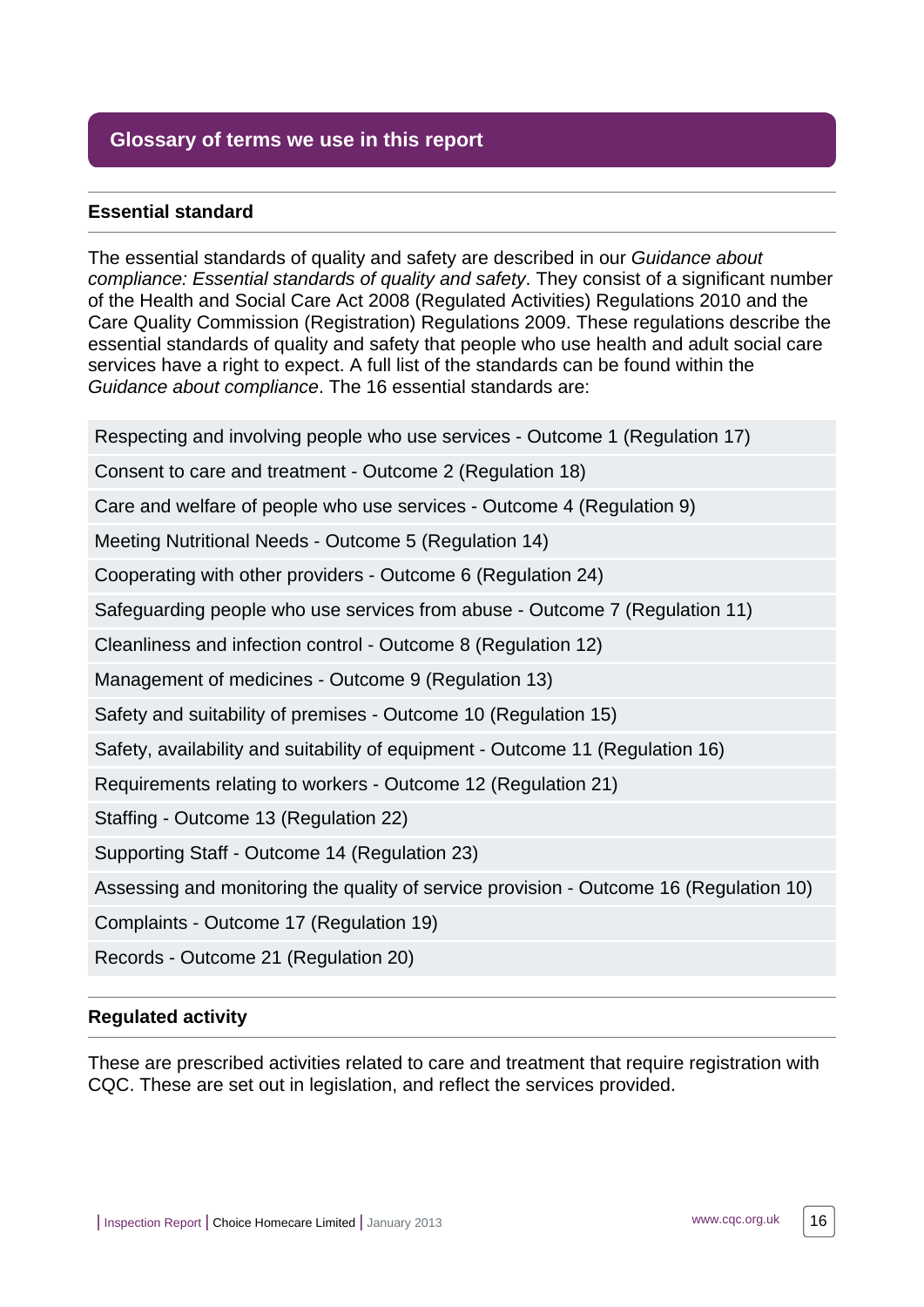# **Glossary of terms we use in this report (continued)**

# **(Registered) Provider**

There are several legal terms relating to the providers of services. These include registered person, service provider and registered manager. The term 'provider' means anyone with a legal responsibility for ensuring that the requirements of the law are carried out. On our website we often refer to providers as a 'service'.

#### **Regulations**

We regulate against the Health and Social Care Act 2008 (Regulated Activities) Regulations 2010 and the Care Quality Commission (Registration) Regulations 2009.

#### **Responsive inspection**

This is carried out at any time in relation to identified concerns.

#### **Routine inspection**

This is planned and could occur at any time. We sometimes describe this as a scheduled inspection.

#### **Themed inspection**

This is targeted to look at specific standards, sectors or types of care.